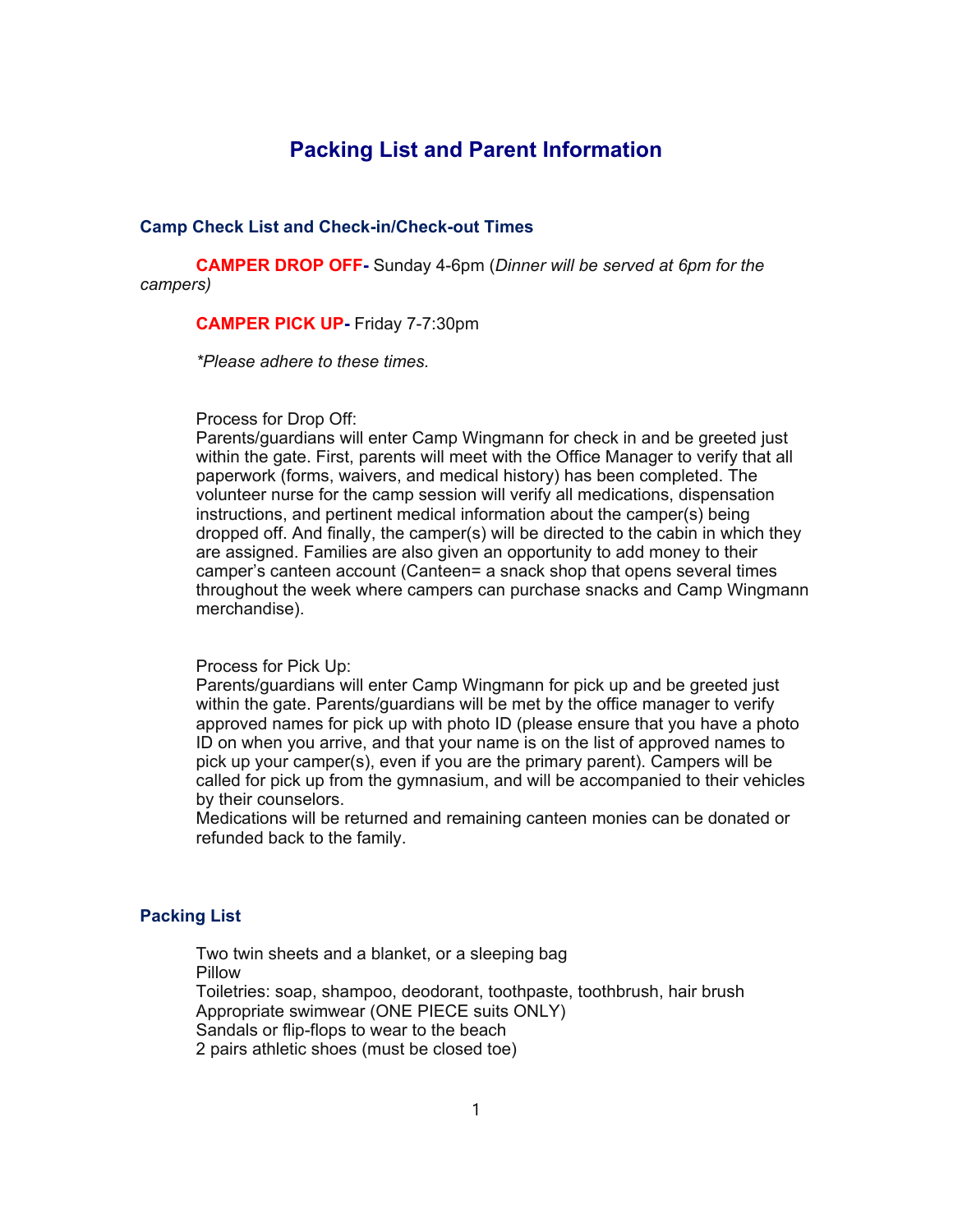Jeans or long pants Plenty of T-shirts (NO tank tops or low cut tops) Crew neck only Shorts (NO cheerleading, Yoga pants or short-shorts) Sweatshirt or light jacket Underwear and socks Rain Coat or Poncho Bible Sunscreen and hat 2 towels and face cloths Insect Repellent Pajamas Laundry Bag Face mask A set of old clothes and shoes that can get dirty Flashlight (optional) Small clip on fan (optional) Camera (optional) Stationery/stamps (optional)

*\*Please label ALL belongings clearly so they can be identified. Camp Wingmann cannot be held responsible for "Lost and Found" items. Articles left behind will be returned upon request at your expense ONLY pre-paid*

# **Absolutely Do NOT Bring to Camp**

Food Make-up Expensive jewelry Electronic equipment (iPads, laptops, wireless speakers) Valuable items Weapons, knives, guns Fireworks, explosives Illegal drugs, alcohol, tobacco products of any kind – Including e-cigarettes and vaping devices Pets of any kind

### **Cell Phone Policy**

If your child brings a cell phone it will be turned in to their cabin counselors for safe keeping. At least once a day, the phone will be returned to the camper for a period of time so that camper may call home. We hope this will enable parents to enjoy their child's camper experience even more than before.

**Please note: The camp cannot be liable for lost or missing phones.** If the camper uses apps requiring data, you may go over your limit and incur additional